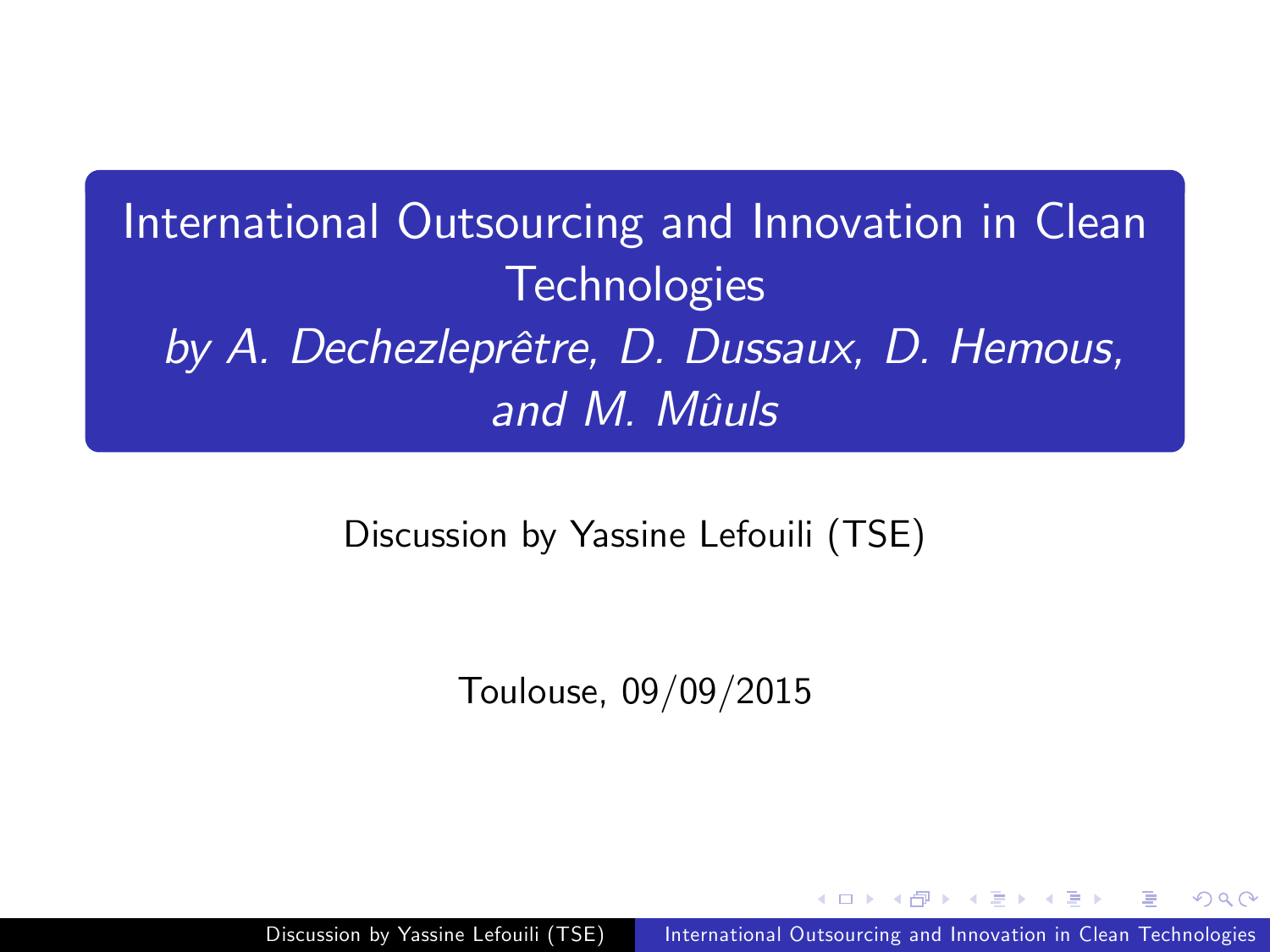- **Question:** What is the impact of imports of material products from low-cost countries on firms' propensity to engage in 'clean' innovation?
- Main finding: A higher proportion of 'material' imports sourced from low-cost countries has a significant negative impact on firms' propensity to conduct 'clean' innovation.

## **•** Implications:

- Trade with low-cost countries may reduce environmental innovation.
- Therefore, it may not only affect the rate of technological change but also its direction.

∢ 何 ▶ 《 手 》 《 手 》

 $\Omega$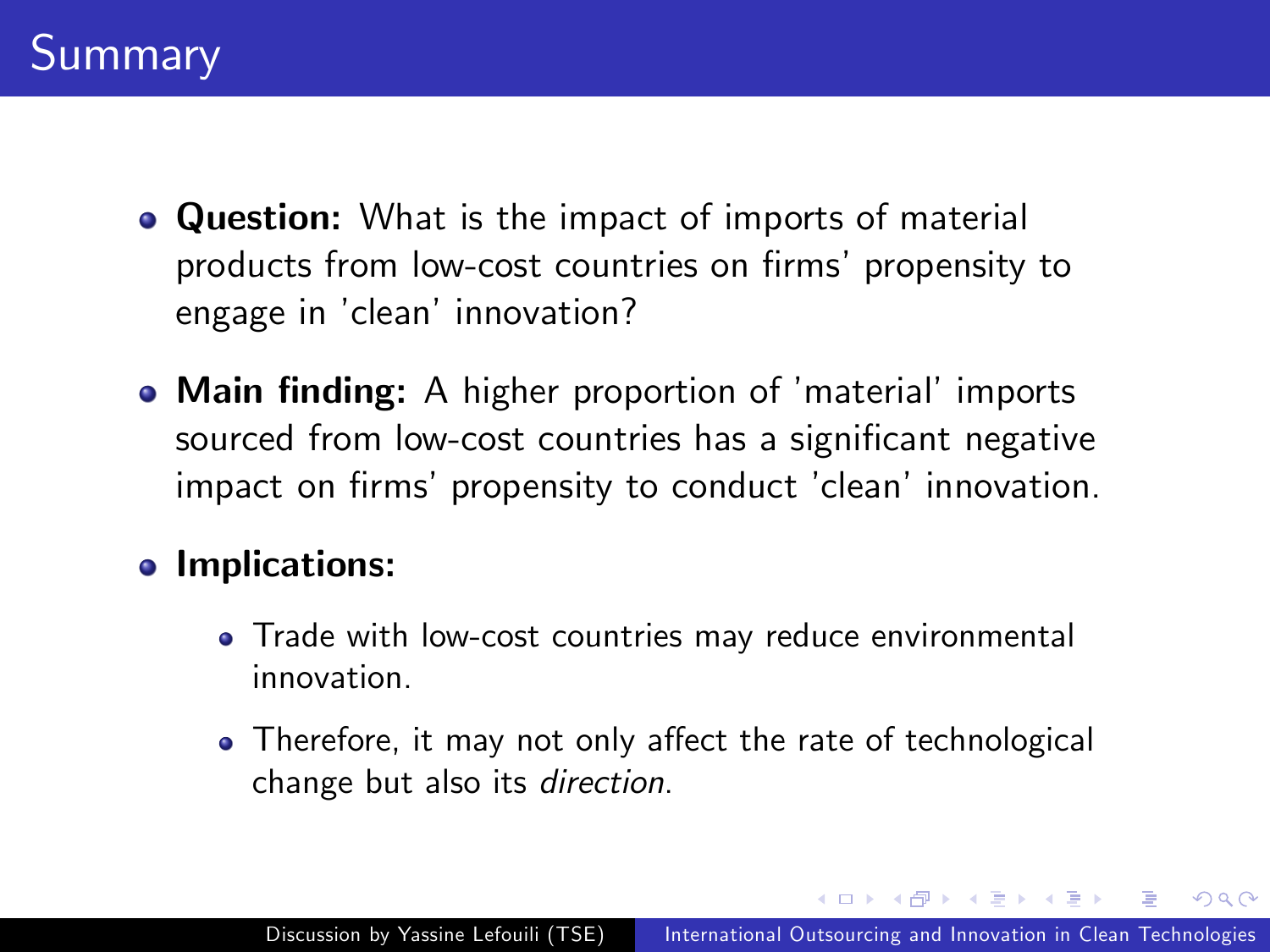- Nice paper that deals with a very important topic
- Careful empirical investigation
- The empirical findings have clear policy implications for the current debate on carbon 'leakage'.

つくい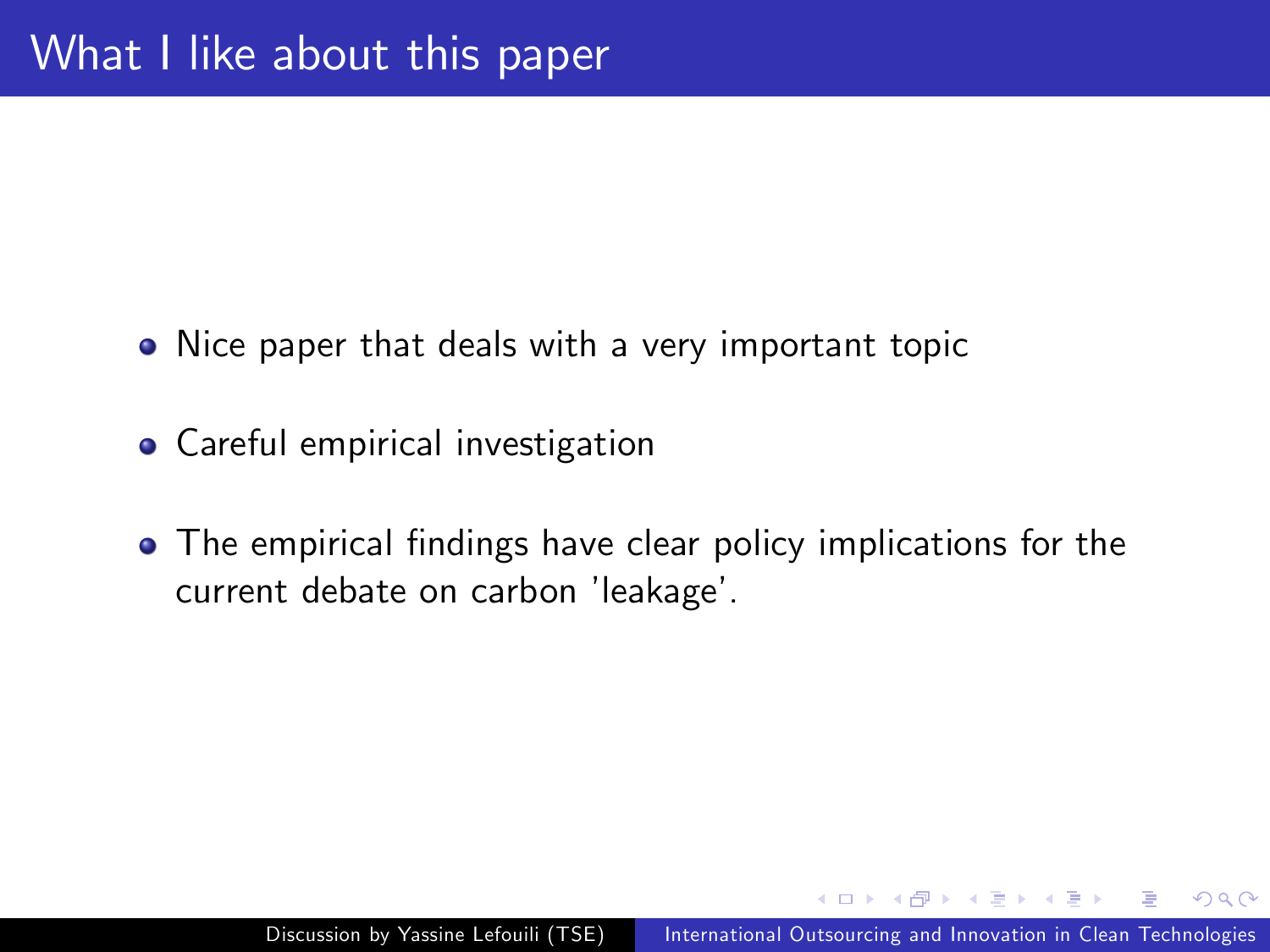- What does the model add to the paper?
- You mention that the aim of the model is "to guide [your] intuition for the empirical investigation".
- I see two reasons why the model is useful:
	- Although Iím not fully comfortable with the comparative statics with respect to the share  $N_i^c$  of materials sourced from China (because this rests on assuming that  $N_i^c$  is exogenous) I find them useful:
		- They show that the effect of  $N_i^c$  on the incentives to engage in clean innovation are ambiguous, which makes the empirical investigation even more valuable.
	- Endogeneizing  $N_i^c$  clearly shows that making a causal inference would be problematic.

メタトメミトメミト

 $200$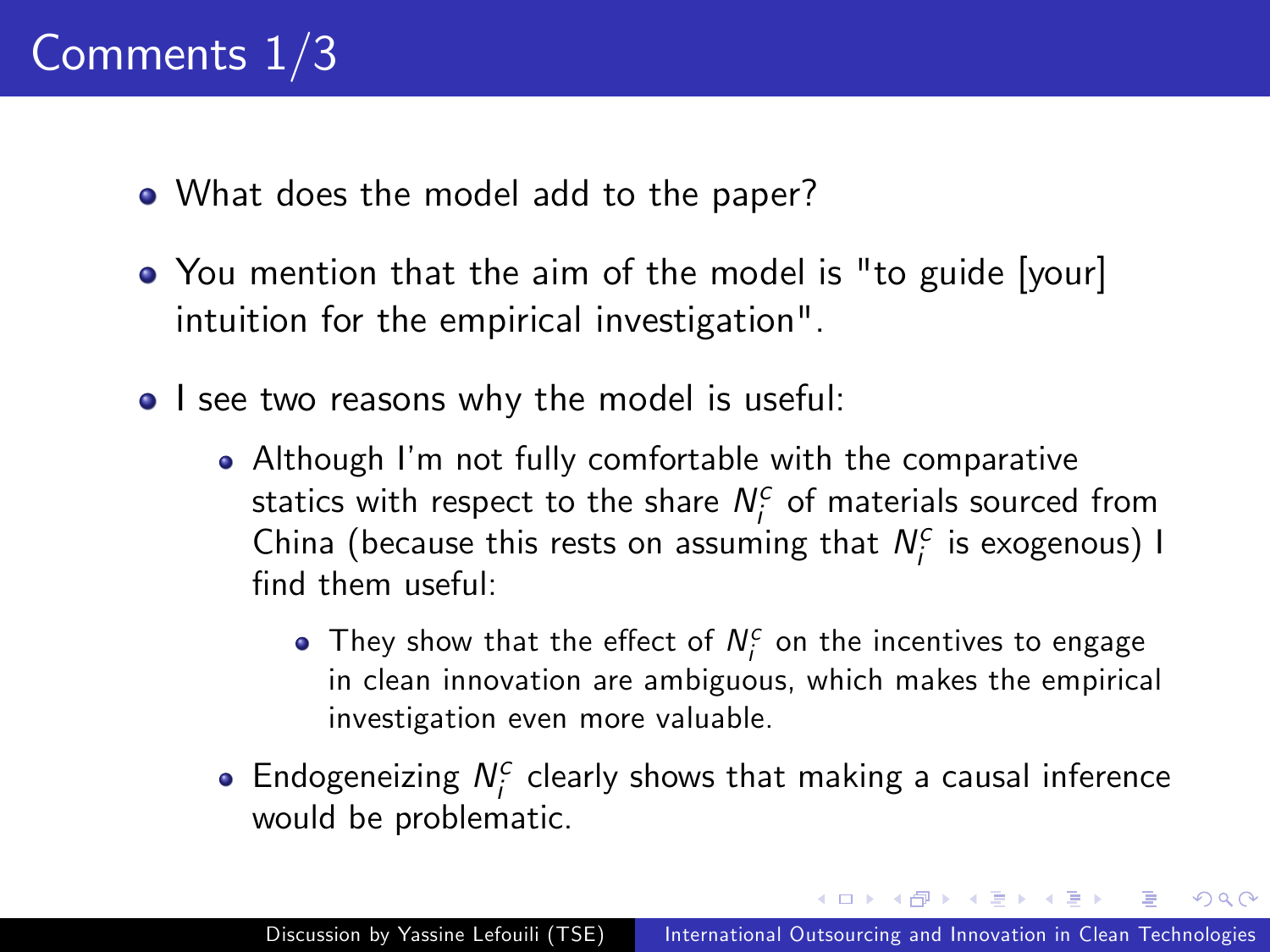- The link between the theoretical section and the empirical part should be clarified.
- $\bullet$  The (main) prediction of the model regarding the effect of a larger share of dirty inputs on the incentives to innovate is not fully tested, is it?
	- In particular, does your data allow you to test the (positive) effect on general process and product innovation?
		- This would provide some additional support to the underlying mechanisms in your model and to your claim about the effect of international trade on the direction of technological change.

∢ 何 ▶ 《 手 》 《 手 》

 $\Omega$